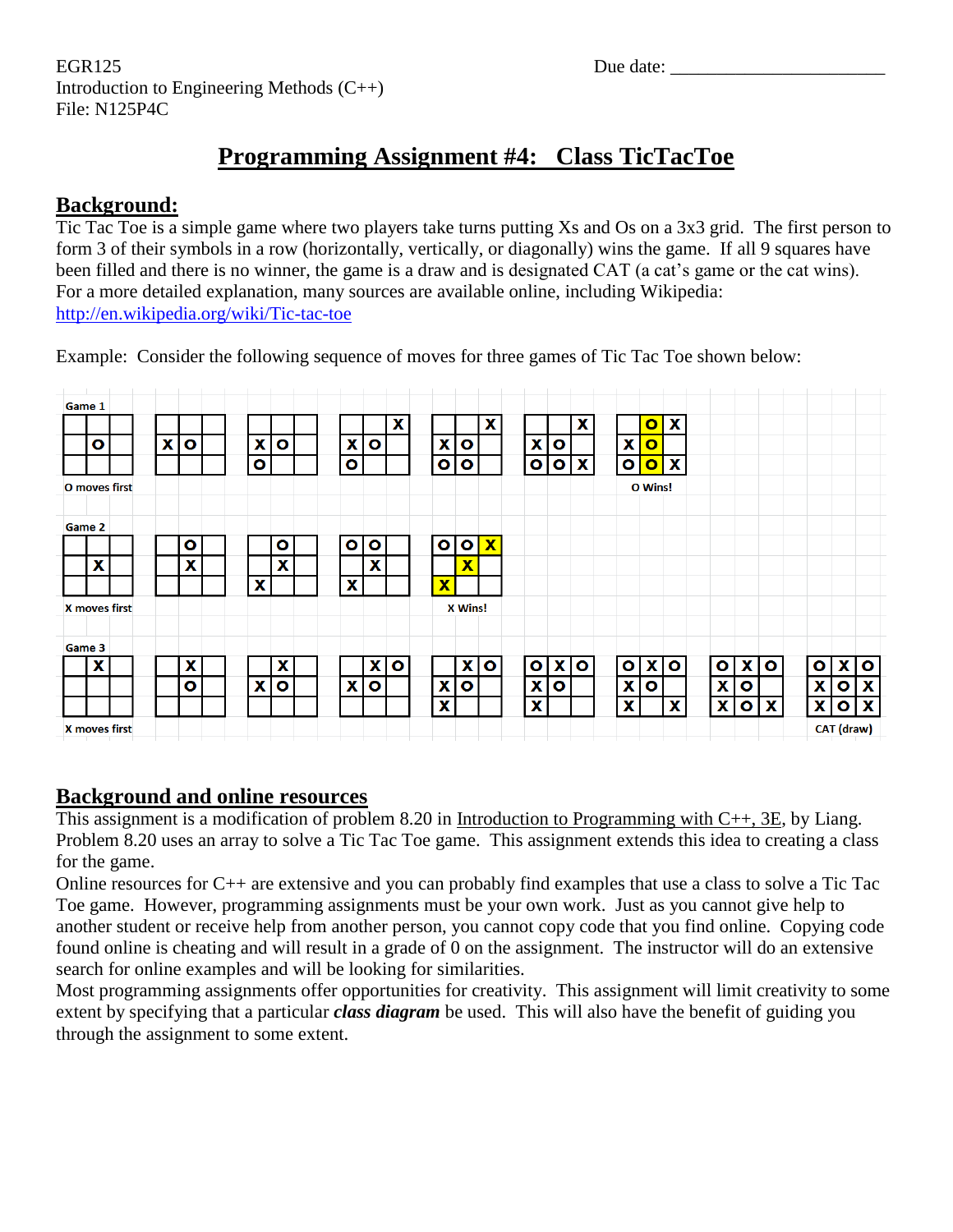# **Program Description**

Write a C++ program that will allow two players (sharing the same keyboard) to play Tic Tac Toe. The program must satisfy the following requirements:

1) Creating a class: The program should define **class TicTacToe** according to the following class diagram. Use the data members indicated and member functions indicated. Additional data members and member functions can be added if you wish, but may not be necessary.

| <b>Class TicTacToe</b>              |                                                                     |
|-------------------------------------|---------------------------------------------------------------------|
| <b>Member Data:</b>                 |                                                                     |
| $-Size = 3$ : static const int      | Size of the matrix                                                  |
| - Board: char [Size][Size]          | Matrix for the game board                                           |
| - Player: string [2]                | Array of player names                                               |
| - rowMove: int                      | Row position for current move                                       |
| - colMove: int                      | Column position for current move                                    |
| <b>Member Functions:</b>            |                                                                     |
| $+$ TicTacToe();                    | Constructor – Create object and initialize Board with all null char |
| $+$ First_Player(): int             | Indicates which player goes first                                   |
| + Enter_Player_Name(N: int): void   | Enter player N                                                      |
| + Display_Player_Name(N: int): void | Display name of player N                                            |
| $+$ Make_Move(N int): void          | Prompt player N to enter desired row and column                     |
| $+$ Valid_Move(): int               | Test to see if move is valid                                        |
| $+$ Display_Board(N: int): void     | Display board after N turns                                         |
| $+$ Set_Value(N: int): void         | Add X or O to the board for player N                                |
| $+$ Game_Over(N: int): int          | Test to see if game is over                                         |

- 2) Main program: The main program should make one game object and make use of member functions to complete the game.
- 3) Program specifications:
	- Prompt each user to enter their name
	- Prompt the user to indicate which player goes first
	- Display the game board after every move along with the number of moves that have been made. Indicate which player uses X and which player uses O.
	- Add Xs and Os to the board as players make their moves.
	- Prompt each user to enter the row & column number for their move. If the space is already occupied or if the row or column number is out of range, display an error message and allow the user to re-enter the values.
	- Test to see if the game has been completed. When it has been completed either display a message indicating who has won the game or display CAT to indicate that the game was a draw.
	- Use separate implementation and header files for the class.
	- Correct for errors in all inputs.
	- Give the user the option of playing another game.
	- The program should be user-friendly.
- 4) Test Cases: Run test cases as follows:
	- Player 0 wins with a horizontal tic tac toe.
	- Player 1 wins with a vertical tic tac toe.
	- Player 0 wins with a diagonal tic tac toe.
	- The game is a draw and CAT is displayed.
- 5) Output Format: The output might look somewhat like the example shown on the following page.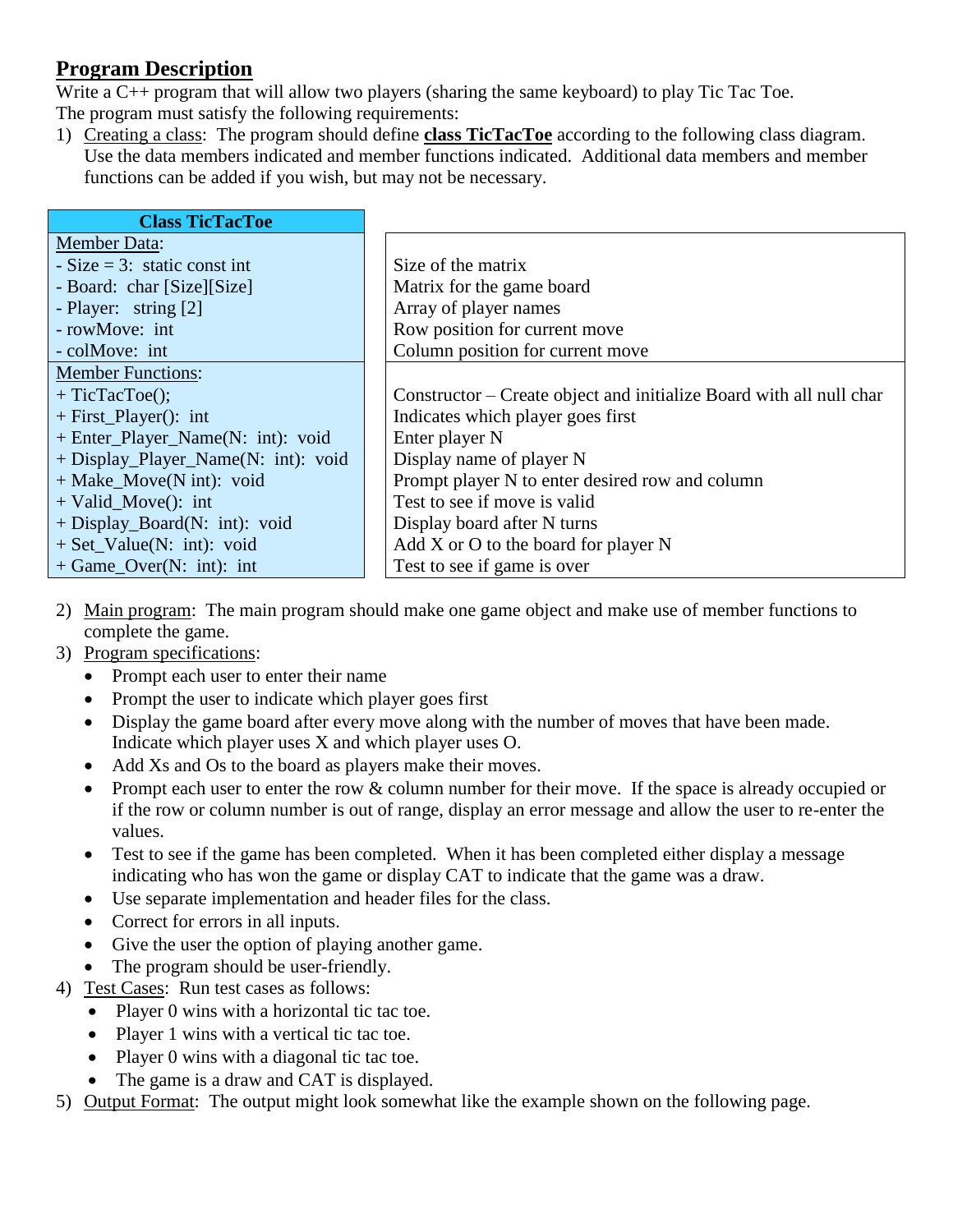**Example:** Sample output for a game of Tic Tac Toe (formatting may vary). This example matches Game1 shown earlier.

```
Enter name for Player #0: John
Enter name for Player #1: Jane
Which player goes first?
Enter 0 for John or 1 for Jane: 0
OK. John goes first.
John will use O and Jane will use X
Board status after 0 turn(s):
John uses O and Jane uses X
 -------------
 | | | |
 -------------
 | | | |
 -------------
 | | | |
 -------------
John make your selection.
Enter the row (0-2) and column number (0-2): 1 1
Board status after 1 turn(s):
John uses O and Jane uses X
 -------------
 | | | |
 -------------
 | | O | |
 -------------
 | | | |
 -------------
Jane make your selection.
Enter the row (0-2) and column number (0-2): 1 0
.
.
.
John make your selection.
Enter the row (0-2) and column number (0-2): 0 1
Board status after 7 turn(s):
John uses O and Jane uses X
 -------------
 | | O | X |
 -------------
 | X | O | |
 -------------
 | O | O | X |
 -------------
Game over. John wins!
```